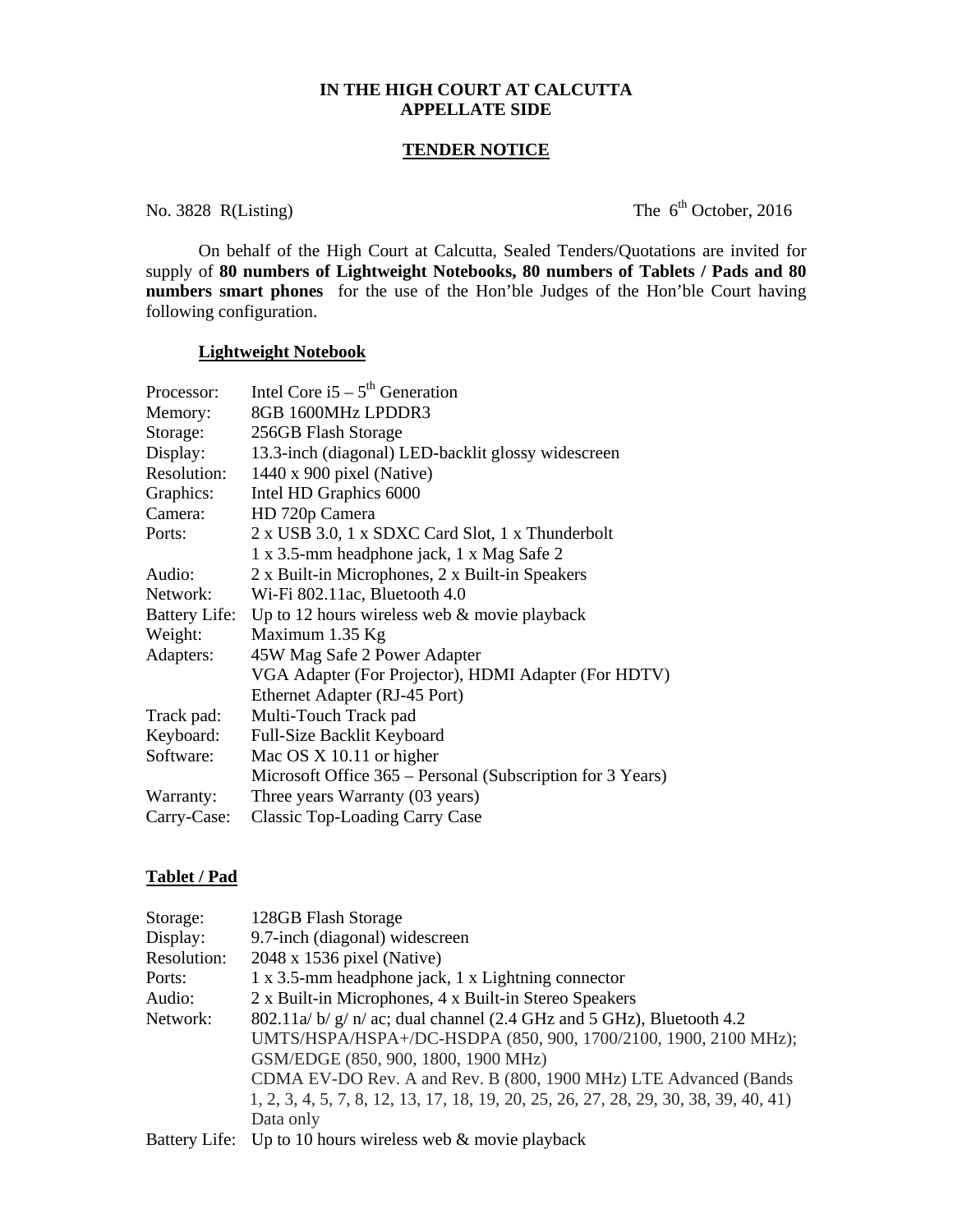| Camera:                   | Front Camera - 5 Megapixel, 720p HD Video Recording  |
|---------------------------|------------------------------------------------------|
|                           | Rear Camera - 12 Megapixel, 4K-HD Video Recording    |
| Weight:                   | 444 Grams                                            |
| Touch ID:                 | <b>Fingerprint Identity Censor</b>                   |
| Adapters:                 | 12W USB Power Adapter                                |
|                           | VGA Adapter (For Projector), HDMI Adapter (For HDTV) |
| Input Method: Multi-Touch |                                                      |
| Stylus:                   | Compatible                                           |
| Software:                 | IOS 10 or higher                                     |
| Warranty:                 | Two years Warranty (02 years)                        |
| Cover/Case:               | <b>Tablet Protection Cover</b>                       |

# **Smart Phone**

| Storage:               | 128GB Flash Storage                                                             |
|------------------------|---------------------------------------------------------------------------------|
| Display:               | 4.7-inch (diagonal) widescreen                                                  |
| Resolution:            | 1334 x 750 pixel (Native)                                                       |
| Ports:                 | 1 x 3.5-mm headphone jack, 1 x Lightning connector                              |
| Audio:                 | 3 x Built-in Microphones, Built-in Speaker                                      |
| Network:               | 802.11a/ b/ g/ n/ ac with MIMO, Bluetooth 4.2, NFC,                             |
|                        | LTE (Bands 1, 2, 3, 4, 5, 7, 8, 12, 13, 17, 18, 19, 20, 25, 26, 27, 28, 29, 30) |
|                        | TD-LTE (Bands 38, 39, 40, 41)                                                   |
|                        | TD-SCDMA 1900 (F), 2000 (A)                                                     |
|                        | UMTS/HSPA+/DC-HSDPA (850, 900, 1700/2100, 1900, 2100 MHz)                       |
|                        | CDMA EV-DO Rev. A (800, 1700/2100, 1900, 2100 MHz)                              |
|                        | GSM/EDGE (850, 900, 1800, 1900 MHz)                                             |
| <b>Battery Life:</b>   | Talk time: Up to 14 hours on 3G Standby time: Up to 10 days (250 hours)         |
| Internet use:          | Up to 10 hours on 3G, up to 10 hours on LTE, up to 11<br>hours on Wi-Fi         |
|                        | Video playback: Up to 11 hours Audio playback: Up to 50 hours                   |
| Camera:                | Front Camera – 5 Megapixel, 720p HD Video Recording                             |
|                        | Rear Camera - 12 Megapixel, 4K-HD Video Recording                               |
| Sensors:               | Proximity, Ambient light, Three-axis gyro, Accelerometer, Barometer             |
| Weight:                | 143 Grams                                                                       |
| Touch ID:              | <b>Fingerprint Identity Sensor</b>                                              |
| Adapters:              | 5W USB Power Adapter                                                            |
| Input Method: 3D Touch |                                                                                 |
| Slim slot:             | nano-SIM                                                                        |
| Software:              | IOS 10 or higher                                                                |
| Warranty:              | Two years Warranty (02 years)                                                   |
| Cover/Case:            | <b>Phone Protection Case</b>                                                    |

## **Recommended Terms & Conditions**

1. Quotations should be submitted in the office of the Deputy Registrar(Computer), High Court, Calcutta, at the  $2<sup>nd</sup>$  floor of the High Court Main Building on or before 16.11.2016 between 11.30 am and 3.30 pm on any working day and should be properly signed and stamped. The Hon'ble Court will not take any responsibility for delay, loss or non-receipt of quotations sent by post. The sealed tender will be opened on 18.11.2016 at 3.30 pm in presence of the intending bidders or their authorized representatives in the above mentioned place.